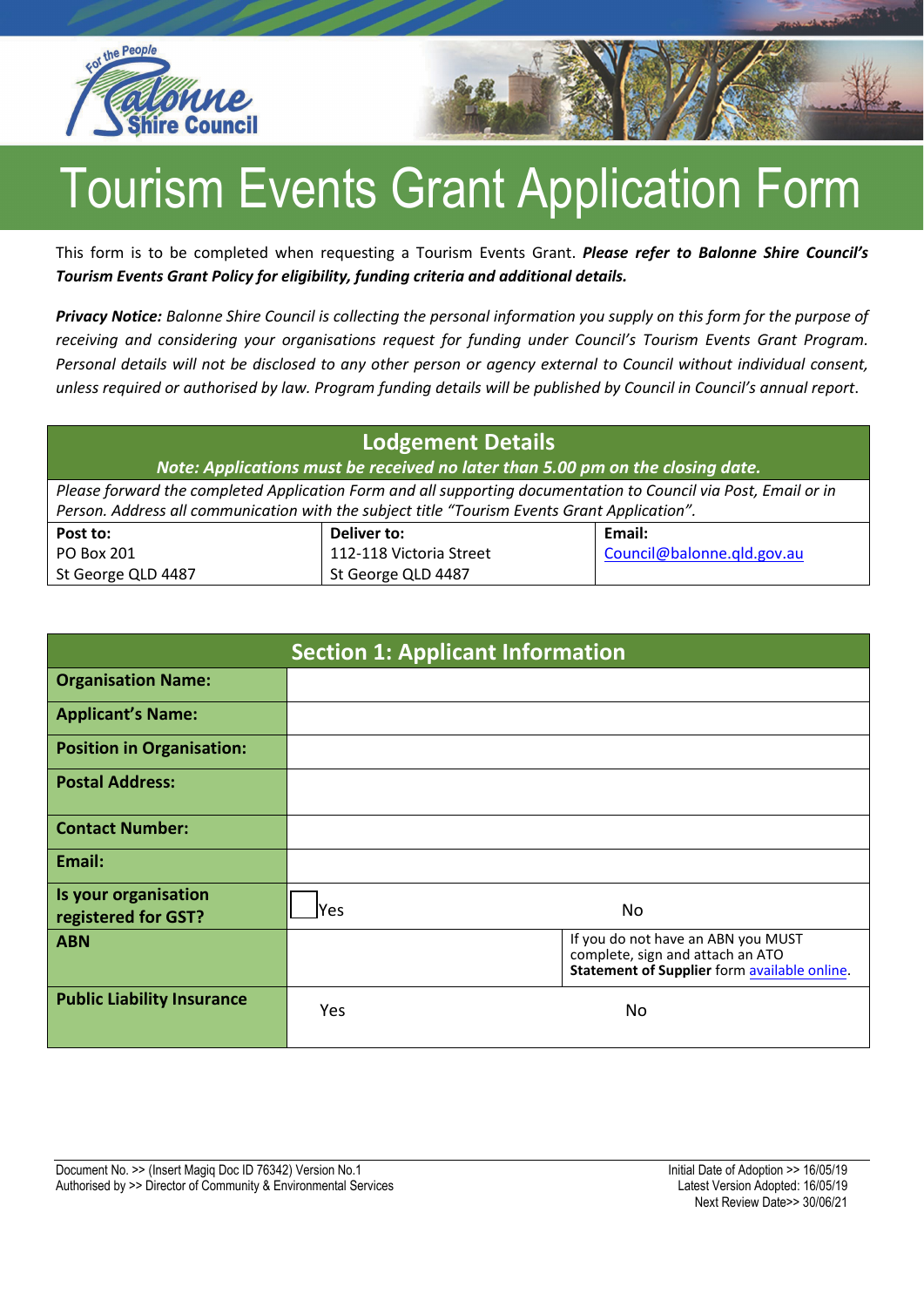

#### **Section 2: Event Details Event Name: Event Date/s: Event Location/s: Event Occurrence:** The Annual Annual Bi-annual One off **Event Category** Note: Please refer to the Tourism Events Grant Policy Section 5 'Definitions' for clarification of Categories and guidelines for determining Economic Impact. Hallmark Event (generates > \$600,000 economic impact) Major Event (generates > \$350,000 economic impact) Destination Event (generates > \$200,000 economic impact) Regional Event (generates > \$100,000 economic impact) New Event Development Fund **What other Events are on in the Balonne Shire at this time? Brief Description of Event (max 250 words)** Tick one only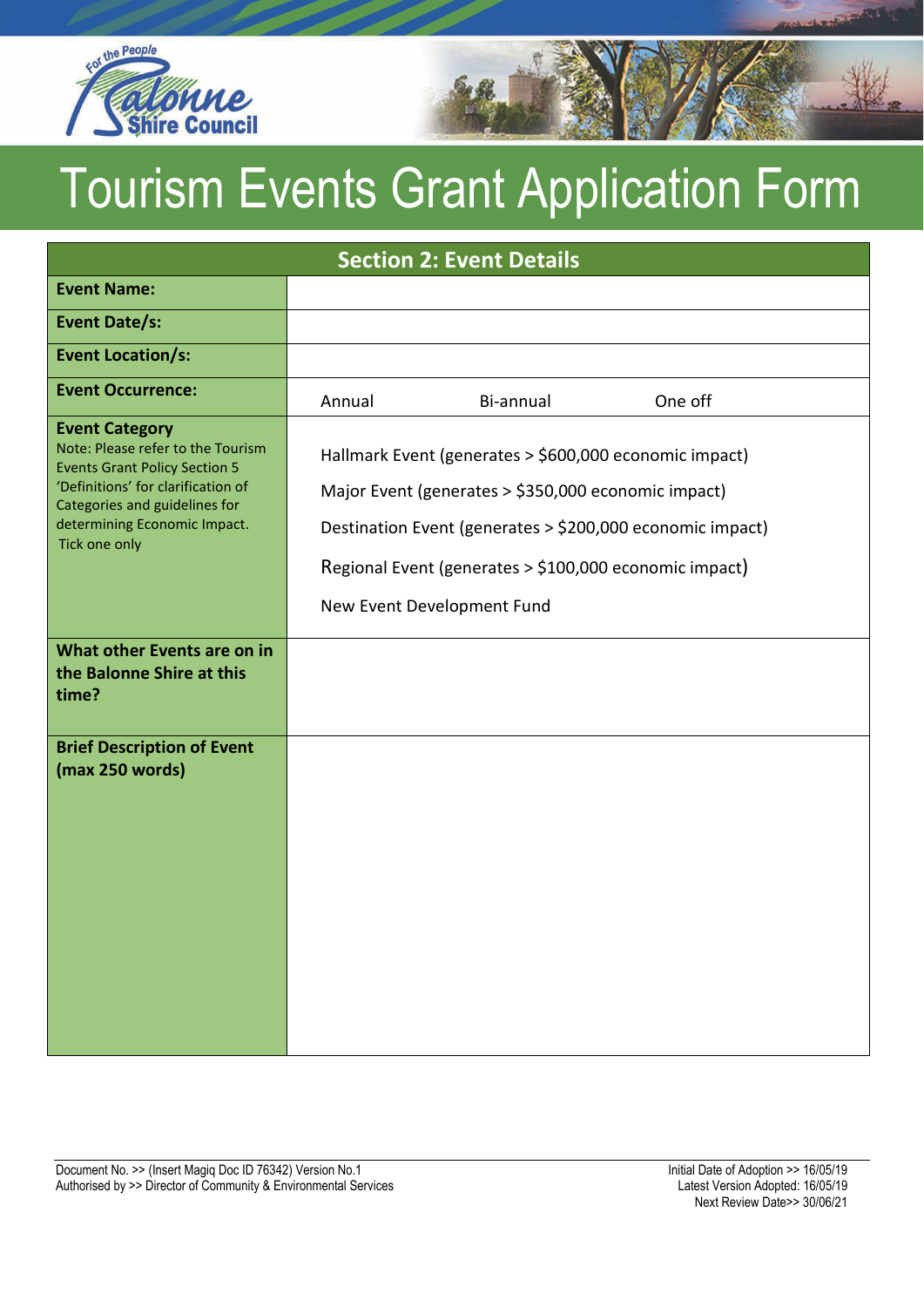

| <b>Will your Event</b><br>(check only appropriate boxes) | Increase visitation & length of stay of visitors to the Shire<br>Generate positive state-wide or national media coverage<br>Stimulate the local economy through business partnerships |
|----------------------------------------------------------|---------------------------------------------------------------------------------------------------------------------------------------------------------------------------------------|
| How your Event will achieve<br>the above benefits?       |                                                                                                                                                                                       |

| <b>Section 3: Grant Request</b>                                                 |                                                                                                                                                                                                              |
|---------------------------------------------------------------------------------|--------------------------------------------------------------------------------------------------------------------------------------------------------------------------------------------------------------|
| <b>Total Amount of Funding</b><br>Sought:                                       | Note: The amount of requested should not be greater than 25% of the total event<br>the expenditure budget.                                                                                                   |
| <b>In-Kind Support Sought from</b><br><b>Council:</b>                           | Bins/Rubbish Removal<br>Fee Wavier<br>Other (provide details):                                                                                                                                               |
| <b>Duration of Agreement</b><br>Sought:                                         | Three Year<br>One Year<br>Note: Destination, Major and Hallmark Events are eligible to enter into three-year<br>agreements with the Balonne Shire Council. These will be awarded at Council's<br>discretion. |
| Describe how the money will<br>be used to enhance and/or<br>promote your Event: | Note: Events Grant Funding will NOT be provided to remunerate the Event Organiser<br>or for prize money, awards or activities associated with prizes and awards (e.g.<br>trophies).                          |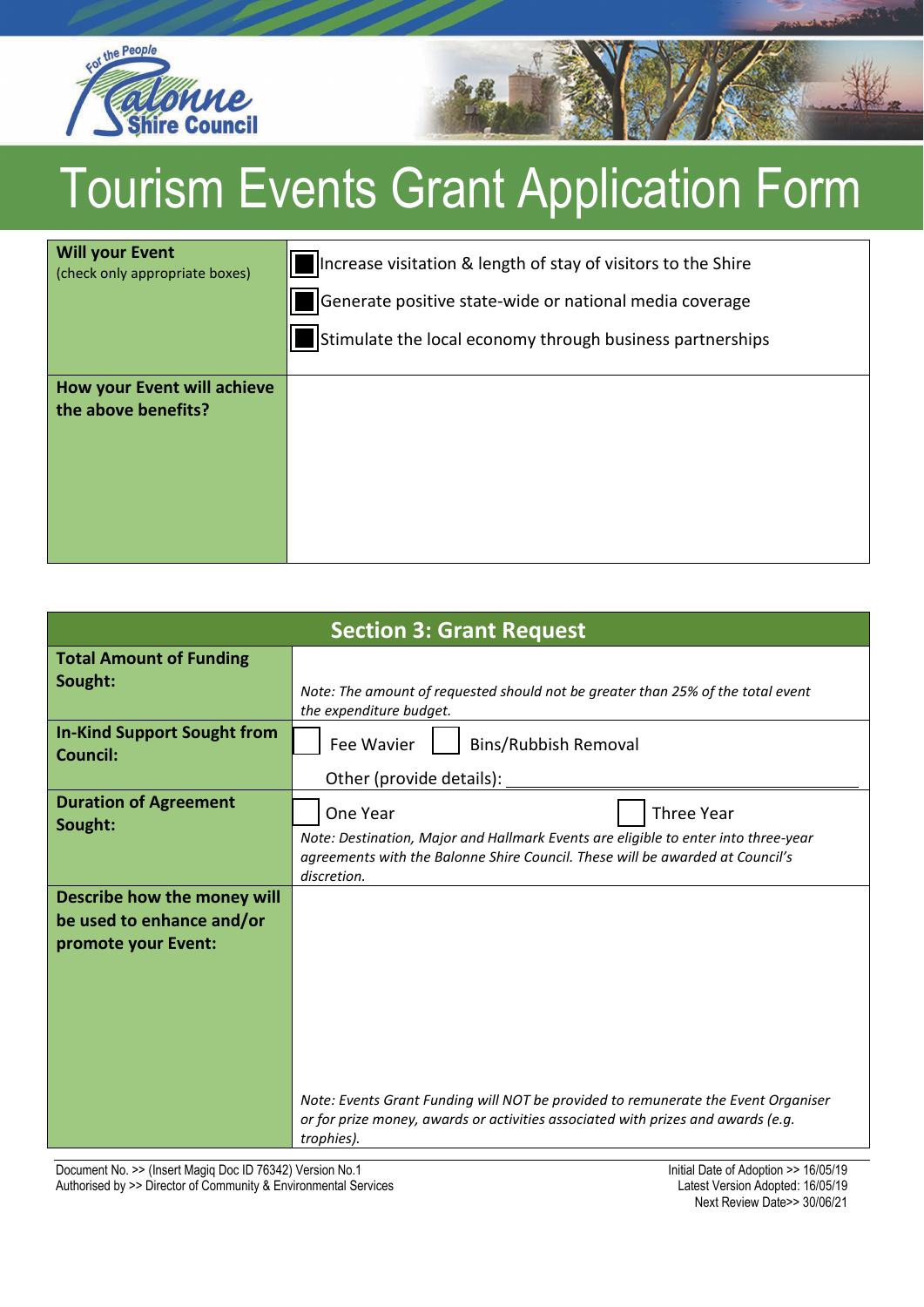

|                                                             | <b>Section 4: Budget</b><br>Provide as an attachment to this application or use the template below. |               |
|-------------------------------------------------------------|-----------------------------------------------------------------------------------------------------|---------------|
| <b>EVENT BUDGET</b>                                         |                                                                                                     |               |
| <b>INCOME</b> (Ticket Sales, Sponsorship, Entry Fees, etc.) |                                                                                                     |               |
| Item                                                        | Cash $(5)$                                                                                          | In-Kind $(5)$ |
|                                                             |                                                                                                     |               |
|                                                             |                                                                                                     |               |
|                                                             |                                                                                                     |               |
|                                                             |                                                                                                     |               |
|                                                             |                                                                                                     |               |
|                                                             |                                                                                                     |               |
|                                                             |                                                                                                     |               |
|                                                             |                                                                                                     |               |
| <b>TOTAL INCOME</b>                                         |                                                                                                     |               |
|                                                             |                                                                                                     |               |
|                                                             | <b>EXPENDITURE (Venue Hire, Marketing, Contractors, Permits, etc; attach quotes)</b>                |               |
| Item                                                        | Cash $(5)$                                                                                          | In-Kind $(5)$ |
|                                                             |                                                                                                     |               |
|                                                             |                                                                                                     |               |
|                                                             |                                                                                                     |               |

Document No. >> (Insert Magiq Doc ID 76342) Version No.1 Authorised by >> Director of Community & Environmental Services

**TOTAL EXPENDITURE**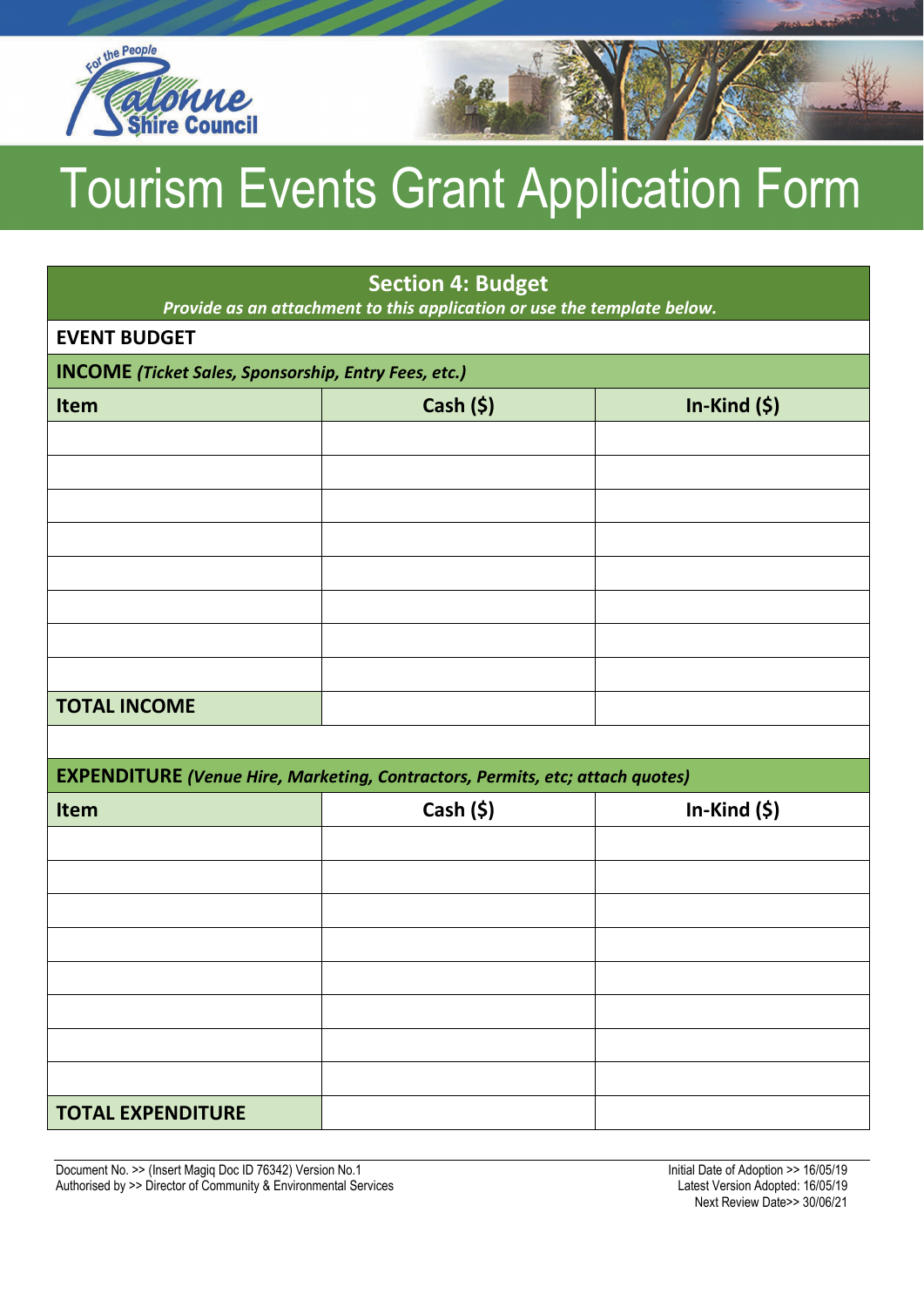

| <b>Section 5: Economic Impact</b>                                                    |                                                                                                                                                                                                                                                                                                                          |  |
|--------------------------------------------------------------------------------------|--------------------------------------------------------------------------------------------------------------------------------------------------------------------------------------------------------------------------------------------------------------------------------------------------------------------------|--|
| <b>Total expected unique</b><br>attendees to the Event:                              | Note: This includes participants, competitors, spectators, officials and support personnel.<br>Unique attendance is the number of individuals who you anticipate will attend the event,<br>counted once only, regardless of whether they attend multiple days or participate in<br>multiple activities within the event. |  |
| <b>Estimated % Balonne Shire</b><br><b>Residents:</b>                                |                                                                                                                                                                                                                                                                                                                          |  |
| <b>Estimated % visitors from</b><br><b>OUTSIDE Shire:</b>                            |                                                                                                                                                                                                                                                                                                                          |  |
| Average number of night's<br>stay for visitors:                                      |                                                                                                                                                                                                                                                                                                                          |  |
| How will the Event support<br>local businesses in the<br><b>Balonne Shire? Local</b> |                                                                                                                                                                                                                                                                                                                          |  |
| partners.                                                                            |                                                                                                                                                                                                                                                                                                                          |  |
| Provide a summary of the<br>goods and services                                       |                                                                                                                                                                                                                                                                                                                          |  |
| (including value) that are<br>likely to be sourced from                              |                                                                                                                                                                                                                                                                                                                          |  |
| local businesses in the<br><b>Balonne Shire:</b>                                     |                                                                                                                                                                                                                                                                                                                          |  |

#### **Section 6: Data Collection Plan**

*The economic impact on the Balonne Shire area generated by an event is important for future funding considerations. It is therefore important that Event Organisers capture as much data as possible before, during and after an event which can be used as evidence for future grant applications. For participants/competitors, this can be done through registrations prior to or on the day of the event. For spectators/attendees, this information can be sourced through ticket sales, gate counts, or surveys done on the day (minimum of 100 surveys or 10% of attendance figures; whichever is greater).*

**Provide a summary of how you intend on collecting attendee/ participant data for your Event:**

Document No. >> (Insert Magiq Doc ID 76342) Version No.1 Authorised by >> Director of Community & Environmental Services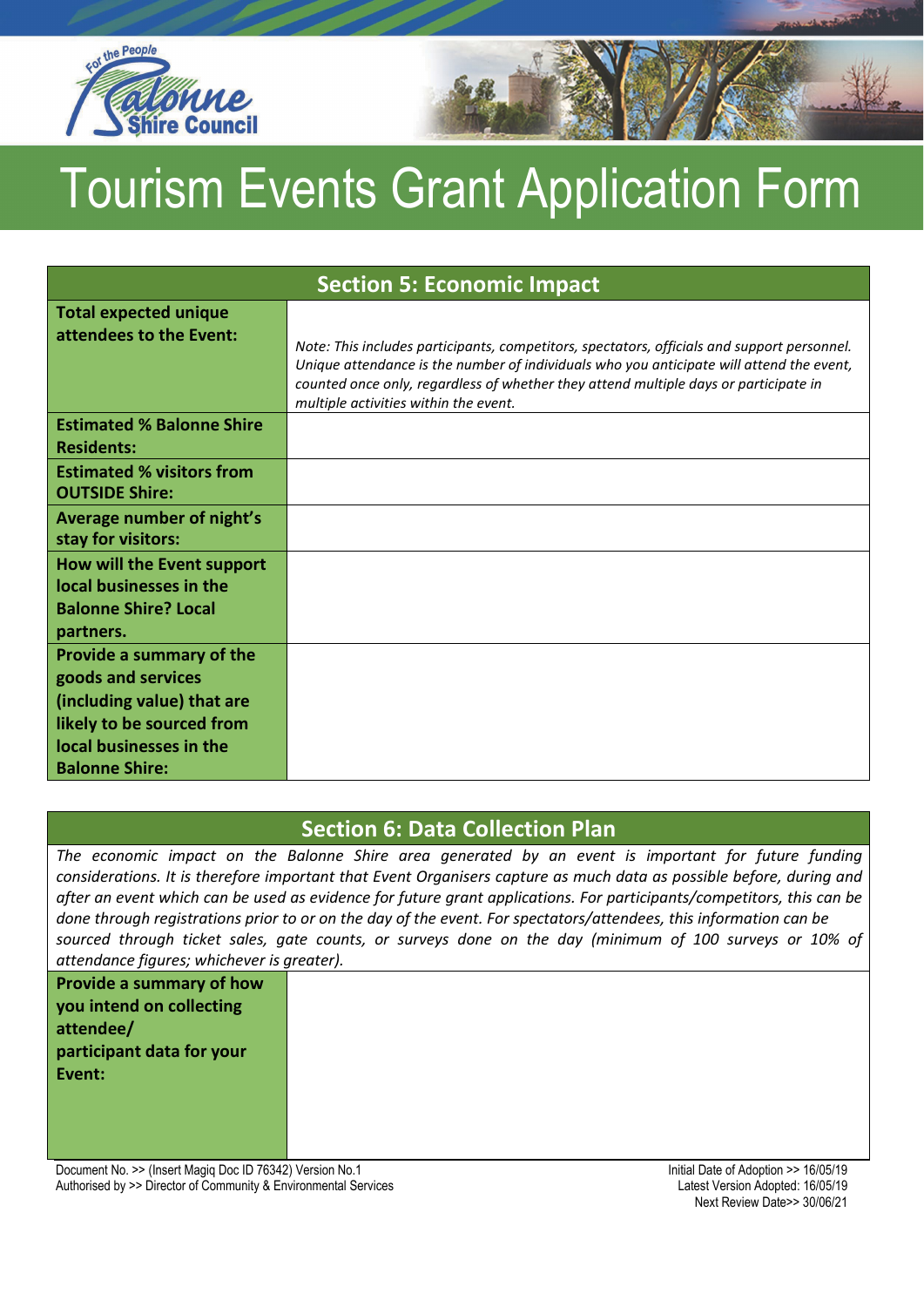

| <b>Section 7: Marketing Plan</b><br>Attach a copy of your Marketing Plan if you need more room |     |     |  |
|------------------------------------------------------------------------------------------------|-----|-----|--|
| Is your Event listed with the<br><b>Australian Data Warehouse?</b>                             | Yes | lNo |  |
| Who is the target audience<br>for your Event?                                                  |     |     |  |
| Provide details on how you<br>will market and promote<br>your Event:                           |     |     |  |

| <b>Section 8: Risk Management</b><br>Attach a copy of your Risk Management Plan if you need more room |  |
|-------------------------------------------------------------------------------------------------------|--|
| What are the major risks<br>associated with your Event?<br>(Including COVID-19)                       |  |
| How will you mitigate these<br>risks? (Including COVID-19)                                            |  |

| <b>Section 9: Event Management</b>                                                                                   |  |
|----------------------------------------------------------------------------------------------------------------------|--|
| <b>Outline the Organisation's</b><br>experience in Event<br>Management:                                              |  |
| <b>Provide an outline of the</b><br><b>Event Management</b><br>structure (key personnel<br>and relevant experience): |  |

Document No. >> (Insert Magiq Doc ID 76342) Version No.1 Authorised by >> Director of Community & Environmental Services